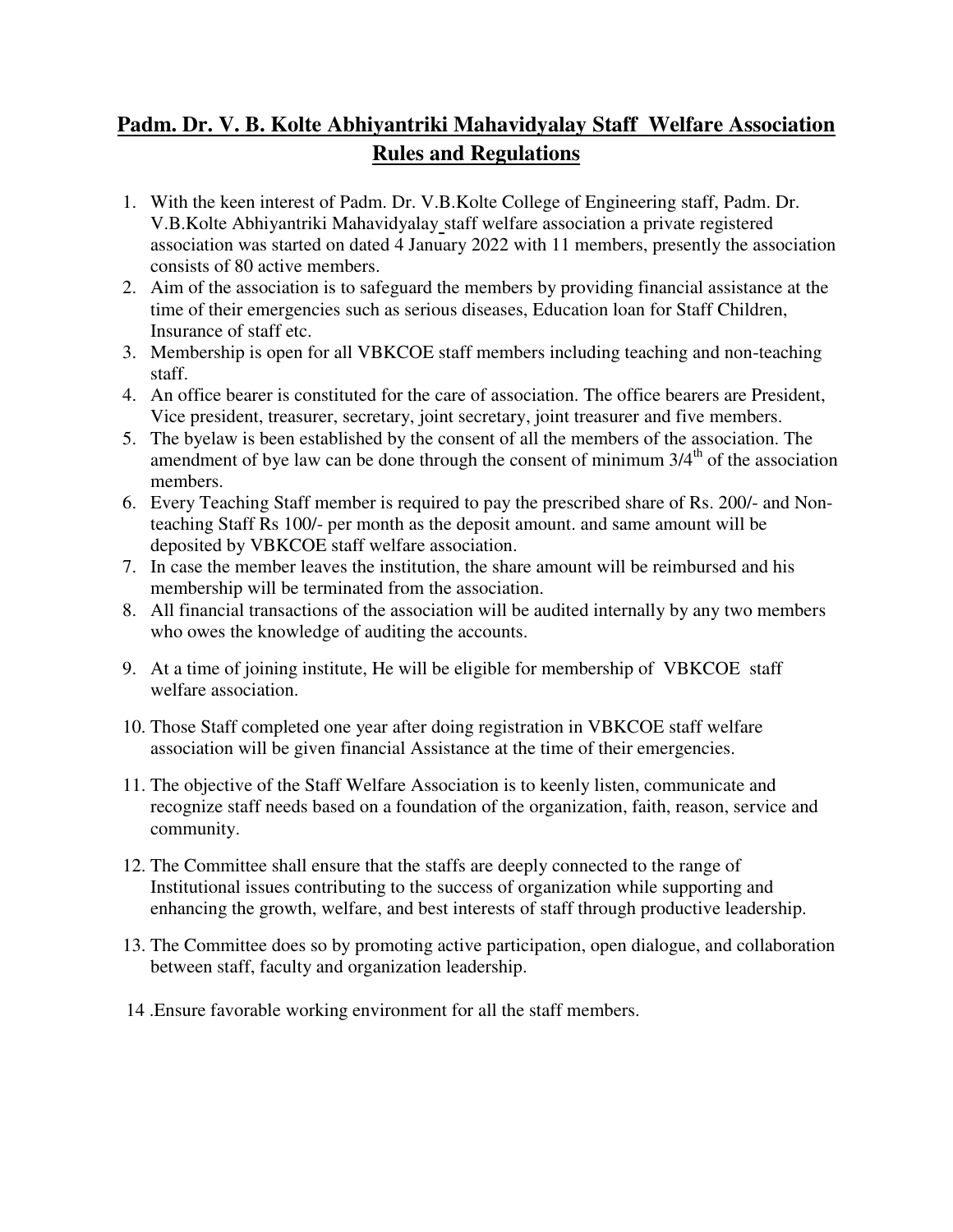15. Maintain high moral standards by looking after the needs of the staff

16. Coordinate for benevolent facilities for the members of staff.

17. Plan for general welfare activities for teaching and administrative staff.

18. Build a healthy working environment and foster good relationship among the staff.

19. Collect and compile databases of faculty and staff working in the campus.

20. Provide opportunities for attending various workshops, seminars, symposiums, and conferences conducted by various institutions and agencies in and outside the locality /region/state.

21. Plan and organize regular programs and activities for the Faculty Development Programs (FDPs) / Faculty Improvement Programmes (FIPs) and Staff (Administrative) Development Programs.

22. Organise staff motivational / recreational activities such as, Felicitations, Picnics, etc.

23. Ensure for the compliance to the guidelines issued by competent authorities of the state such as Council of Higher Education in matters related to Confirmation of services, Career Advancement, Pay Fixation etc. of the staff.

24. Welfare helps in keeping the morale and motivation of the employees high so as to retain the employees for longer duration.

25. The Staff Welfare Association is formed to contribute to a greater success of the Institutional community by promoting a positive and supportive work environment.

26. As a constituent organization, the Staff Welfare Association shall operate for providing a forum for open communication and ongoing dialogue among staff.

27. The Staff Welfare Association shall be a consultative and deliberative body with authority to make recommendations on all matters which have a significant bearing on the working environment across the Institute.

28. To foster healthy relationships and ambiance among the employees.

29. To provide assistance and aid to the members in professional matters.

30. To assist the members in personal affairs as and when needed.

31. Promote employee well-being and welfare by encouraging a culture of open and honest conversation.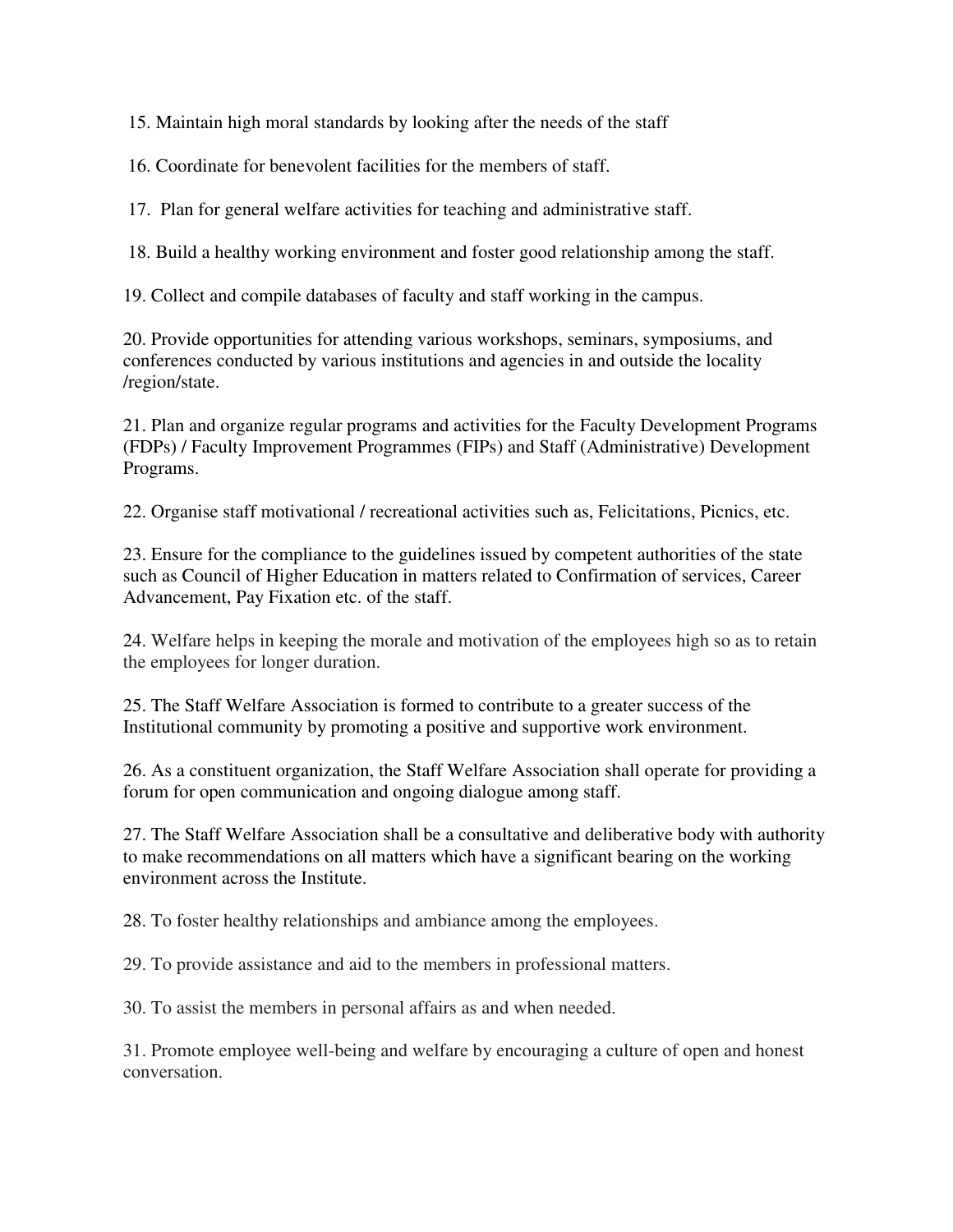32. Only by building good communication skills and a positive working relationship with your team will you be effective in your role of ensuring everyone is happy in the workplace.

33. The various Welfare activities that can be provided to the staff include provision of loans, free medical facilities, retirement benefits, education facilities for the employee's and their families, housing benefits, etc

34. Staff welfare is important for two major reasons: Boosts staff morale & confidence. No employee wants to leave a job worse than when they got it. Staff welfare boosts Staff morale and confidence that the employer is interested in their overall well-being and not just profit.

35. The death of any Staff member became , Some money will be given to the staff family member.

36. Any other than the above activity, arrange other activity for welfare of staff may be undertaken in due course of time with prior permission of the board.